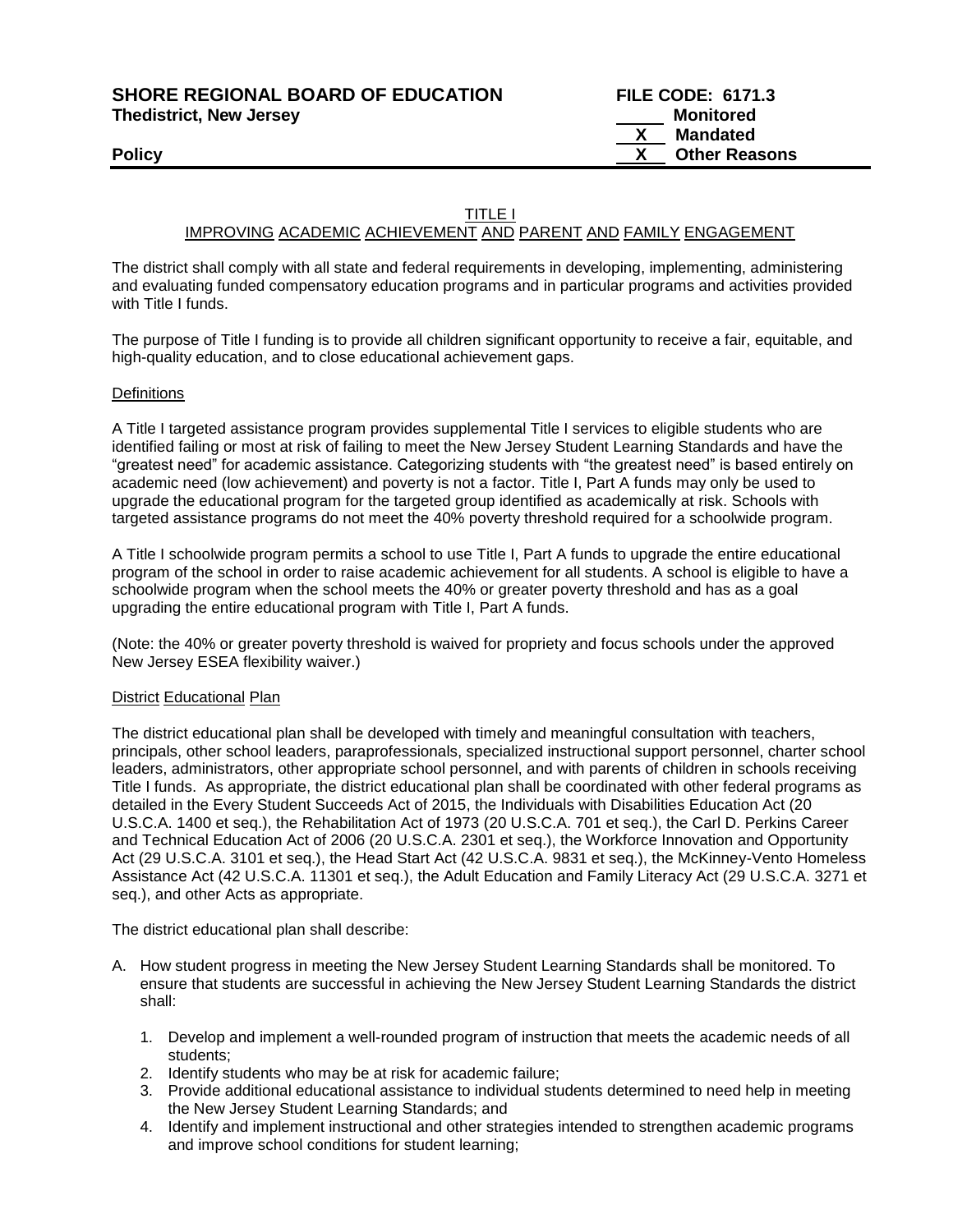## File Code: 6171.3

# TITLE I (continued)

- B. How the district shall identify and address any disparities that result in low-income students and minority students being taught at higher rates than other students by ineffective, inexperienced, or out-of-field teachers;
- C. How the district shall carry out its responsibilities when the district is identified as needing comprehensive support and improvement and targeted support and improvement;
- D. The poverty criteria that will be used to select school attendance areas under the federal law (section 1113);
- E. The nature of the programs to be conducted by the district schools including school-wide and targeted assistance programs (sections 1114 and 1115) and, where appropriate, educational services provided outside the schools for children living in local institutions for neglected or delinquent children, and for neglected and delinquent children in community day school programs;
- F. The services the district will provide homeless children and youths, including services to support the enrollment, attendance, and success of homeless children and youths, in coordination with the services the district is providing under the McKinney-Vento Homeless Assistance Act (42 U.S.C.A. 11301 et seq.);
- G. The strategy the district will use to implement effective parent and family engagement;
- H. If applicable, how the district will support, coordinate, and integrate Title I services with early childhood education programs, including plans for the transition of participants in preschool programs to elementary school programs;
- I. How teachers and school leaders, in consultation with parents/guardians, administrators, paraprofessionals, and specialized instructional support personnel, in schools operating a targeted assistance school program, will identify the eligible children most in need of services;
- J. How the district will implement strategies to facilitate effective transitions for students from middle grades to high school and from high school to postsecondary education including, if applicable coordination with institutions of higher education, employers, and other local partners; and increase student access to early college high school or dual or concurrent enrollment opportunities, or career counseling to identify student interests and skills;
- K. How the district will support efforts to reduce the overuse of discipline practices that remove students from the classroom;
- L. As appropriate, how the district will support programs that coordinate and integrate academic and career and technical education content through coordinated instructional strategies; and
- M. Any other information on how the district proposes to use funds to meet the purposes of the federal Title I program including identifying and serving gifted and talented students; and developing effective school library programs to provide students an opportunity to develop digital literacy skills and improve academic achievement.

If the district educational plan is not satisfactory to the parents/guardians of participating children, the district shall submit the parent/guardian comments with the plan to the New Jersey Department of Education.

#### Parent and Family Engagement

The chief school administrator or his or her designees shall ensure that parents/guardians and family members are involved in developing the district Title I educational plan. The district shall provide the coordination, technical assistance, and other support necessary to assist and build the capacity of all participating schools within district in planning and implementing effective parent and family involvement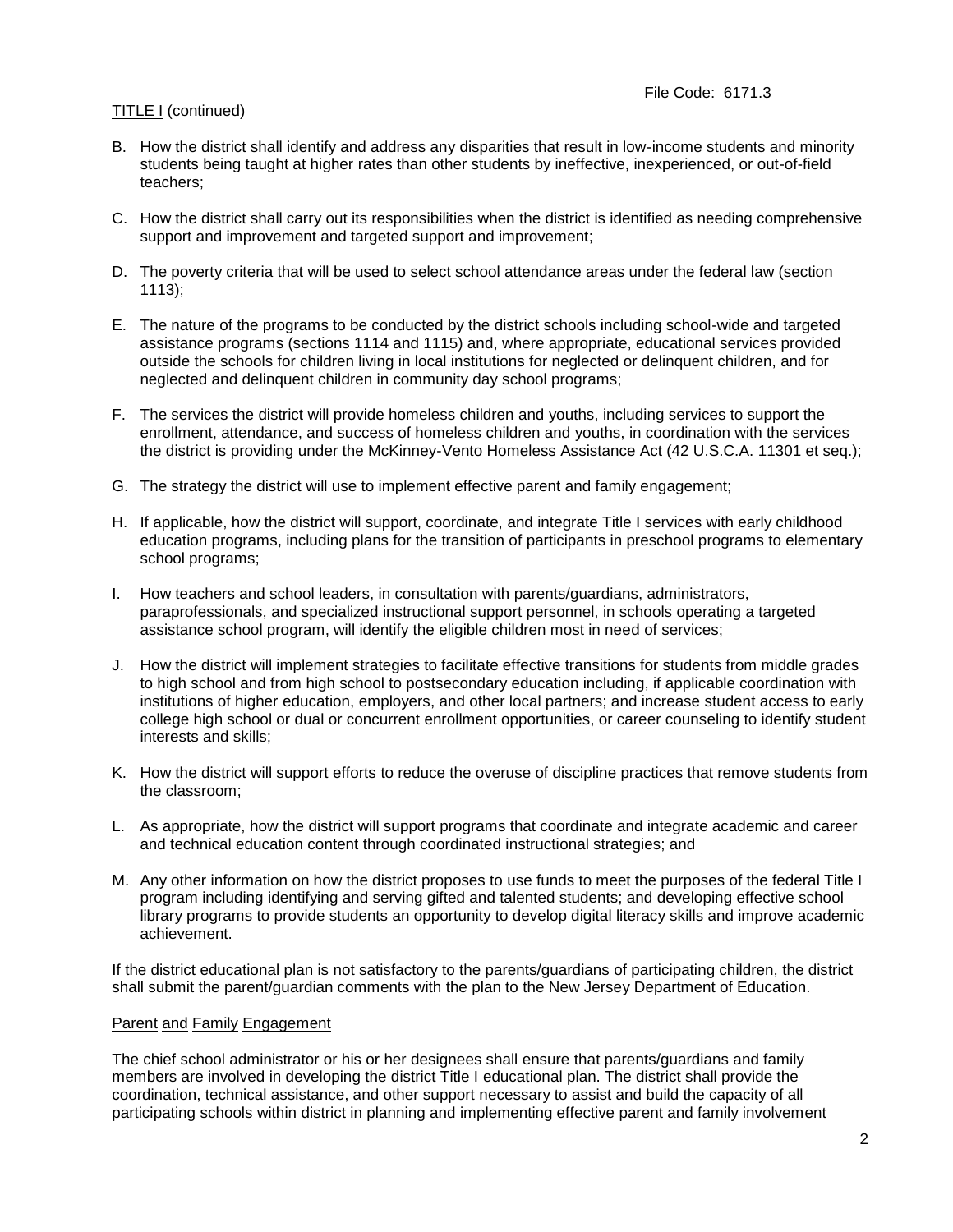activities to improve student academic achievement and school performance. In providing coordination, technical assistance, and other support, the chief school administrator or his or her designee may obtain meaningful consultation with employers, business leaders, and philanthropic organizations, or individuals with expertise in effectively engaging parents and family members in education. To the extent feasible and appropriate, parent and family engagement strategies shall be coordinated and integrated with other relevant Federal, State, and local laws and programs. The chief school administrator shall ensure that an annual evaluation of the content and effectiveness of the parent and family engagement policy is conducted annually.

Parents/guardians shall be involved in the activities of the schools. These activities may include establishing a parent advisory board comprised of a sufficient number and representative group of parents or family members of the district schools to adequately represent the needs of the district population for the purposes of developing, revising, and reviewing the board parent and family engagement policy.

# School Level Parent and Family Engagement

Each district school served by Title I funds shall convene an annual meeting at a convenient time, to which all parents/guardians of participating children shall be invited and encouraged to attend. The purpose of this meeting shall be to inform parents/guardians of programs and activities provided with Title I funds, to explain the federal requirements for participation in the federal Title I program, and inform parents/guardians of their right to be involved.

The building principal or his or her designee shall ensure that parents/guardians are involved, in an organized, ongoing and timely way, in the planning, review, and improvement of Title I programs. Parents/guardians shall be included in the planning, review, and improvement of the school parent and family engagement effort consistent with board policy for targeted assistance programs and/or the joint development of the schoolwide program plan.

A flexible number of meetings shall be offered, such as meetings in the morning or evening. Transportation, child care, or home visits, as such services relate to parental involvement may be provided with Title I funds.

The parents/guardians and family members of all participating children shall be invited to attend and participate in district Title 1 programs. The principal or his or her designee shall ensure opportunities are provided for the informed participation of parents and family members (including parents and family members who have limited English proficiency, parents and family members with disabilities, and parents and family members of migratory children), including providing information and school reports required by law in a format and, to the extent practicable, in a language parents/guardians understand.

Specifically parents/guardians of participating children shall:

- A. Receive timely information about programs and activities provided with Title I funds;
- B. Receive a description and explanation of the curriculum in use at the school, the forms of academic assessment used to measure student progress, and the achievement levels of the New Jersey Student Learning Standards; and
- C. If requested by parents/guardians, be provided opportunities for regular meetings to formulate suggestions and to participate, as appropriate, in decisions relating to the education of their children, and respond to any such suggestions as soon as practicably possible.

If the schoolwide program plan is not satisfactory to the parents/guardians of participating children, the principal or his or her designee shall submit any parent/guardian comments with the schoolwide plan to the chief school administrator and the board.

This parent and family engagement policy shall be distributed to parents and family members of participating children.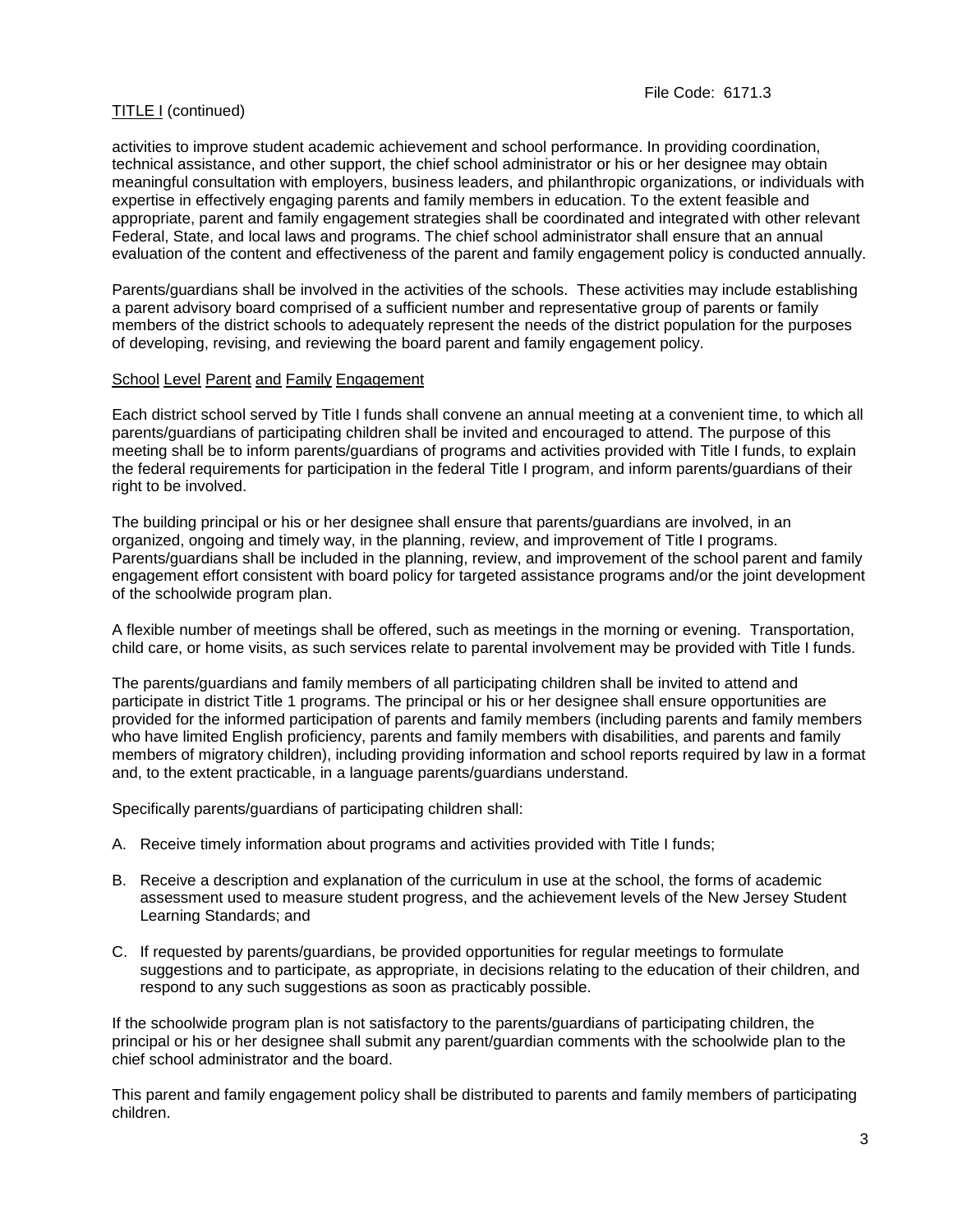# Building Capacity for Parent and Family Engagement

The chief school administrator shall ensure effective involvement of parents/guardians and implement appropriate measures to support a partnership among the schools, parents/guardians, and the community to improve student academic achievement. The chief school administrator or his or her designee shall ensure that each of the district schools shall at a minimum:

- A. Provide assistance to parents/guardians in understanding New Jersey Student Learning Standards, the New Jersey Department of Education approved statewide proficiency assessments, school administered assessments, the requirements under federal law, and how to monitor a child's progress and work with educators to improve the achievement of their children;
- B. Provide materials and training to help parents to work with their children to improve their children's achievement;
- C. Educate teachers, specialized instructional support personnel, principals, and other school leaders, and other staff, with the assistance of parents, in the value and utility of contributions of parents, and in how to reach out to, communicate with, and work with parents as equal partners, implement and coordinate parent programs, and build ties between parents and the school;
- D. Coordinate and integrate parent involvement programs and activities to the extent feasible, with other Federal, State, and local programs, including public preschool programs, and conduct other activities, that support involvement;
- E. Ensure that information related to school and parent programs, meetings, and other activities is sent to the parents of participating children in a format and, to the extent practicable, in a language the parents can understand; and
- F. Provide such reasonable support as requested by parents/guardians.

#### School-Parent Compact

High student achievement is a shared responsibility. Each school receiving Title I funds shall jointly develop a school-parent compact that outlines how parents, the entire school staff, and students will share the responsibility for improved student academic achievement and the means by which the school and parents will build and develop a partnership to help children achieve the State's high standards. Such compact shall:

- A. Describe the school's responsibility to provide high-quality curriculum and instruction in a supportive and effective learning environment that enables the children to meet the challenging State academic standards;
- B. Describe the ways in which each parent will be responsible for supporting their children's learning; volunteering in their child's classroom; and participating, as appropriate, in decisions relating to the education of their children and positive use of extracurricular time; and
- C. Address the importance of communication between teachers and parents/guardians on an ongoing basis through, at a minimum:
	- 1. Parent-teacher conferences in elementary schools, at least annually, during which the compact shall be discussed as the compact relates to the individual child's achievement;
	- 2. Frequent reports to parents on their children's progress;
	- 3. Reasonable access to staff, opportunities to volunteer and participate in their child's class, and observation of classroom activities; and
	- 4. Ensuring regular two-way, meaningful communication between family members and school staff, and, to the extent practicable, in a language that family members can understand.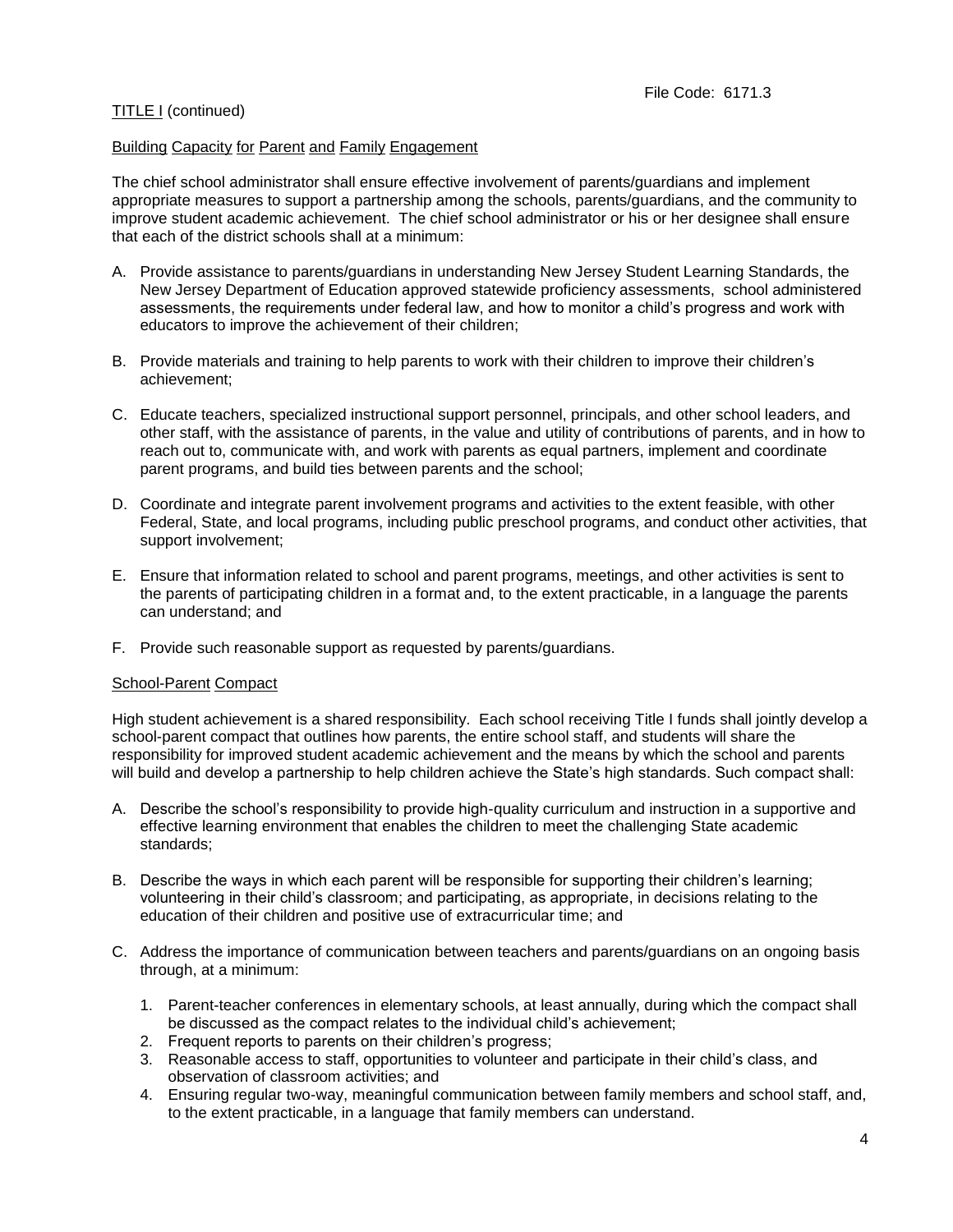## Annual Evaluation

An annual evaluation of the content and effectiveness of the parent and family engagement policy in improving the academic quality of all schools shall be conducted with the meaningful involvement of parents and family members. The annual evaluation shall identify:

- A. Barriers to greater participation by parents in activities authorized with particular attention to parents who are economically disadvantaged, are disabled, have limited English proficiency, have limited literacy, or are of any racial or ethnic minority background;
- B. The needs of parents and family members to assist with the learning of their children, including engaging with school personnel and teachers; and
- C. Strategies to support successful school and family interactions.

The findings of the evaluation shall be used to design evidence-based strategies for more effective parental involvement, and to revise, if necessary, the parent and family engagement policy.

#### Comparability of Services

As a condition of receiving Title I funds, State and local funds shall only be used in the schools to provide services that, taken as a whole, are at least comparable to services in schools that are not receiving Title I funds. When all the schools of the district are served by Title I funds, the district will use State and local funds to provide services that, taken as a whole, are substantially comparable in each school. Comparability may be on a grade-span by grade-span basis or a school-by-school basis.

To be in compliance with the requirements of federal law the board of education shall establish a district-wide salary guide.

The board directs the chief school administrator to assign teachers, administrators, and other staff to the schools in such a way that equivalence of personnel is ensured among the schools. In addition, the board directs the chief school administrator to distribute curriculum materials and instructional supplies to the schools in such a way that equivalence is ensured among the schools.

#### A. Equivalence

In order to meet the requirements for equivalence the board shall file with the New Jersey Department of Education a written assurance that the following has been established and implemented in the district:

- 1. A district-wide salary schedule;
- 2. A policy to ensure equivalence among schools in teachers, administrators, and other staff; and
- 3. A policy to ensure equivalence among schools in the provision of curriculum materials and instructional supplies.

#### B. Determination of Expenditures

In the determination of expenditures per pupil from State and local funds, or instructional salaries per pupil from State and local funds, staff salary differentials for years of employment shall not be included in such determinations.

C. Exclusion

Unpredictable changes in student enrollment or personnel assignments that occur after the beginning of a school year shall be excluded in determining comparability of services.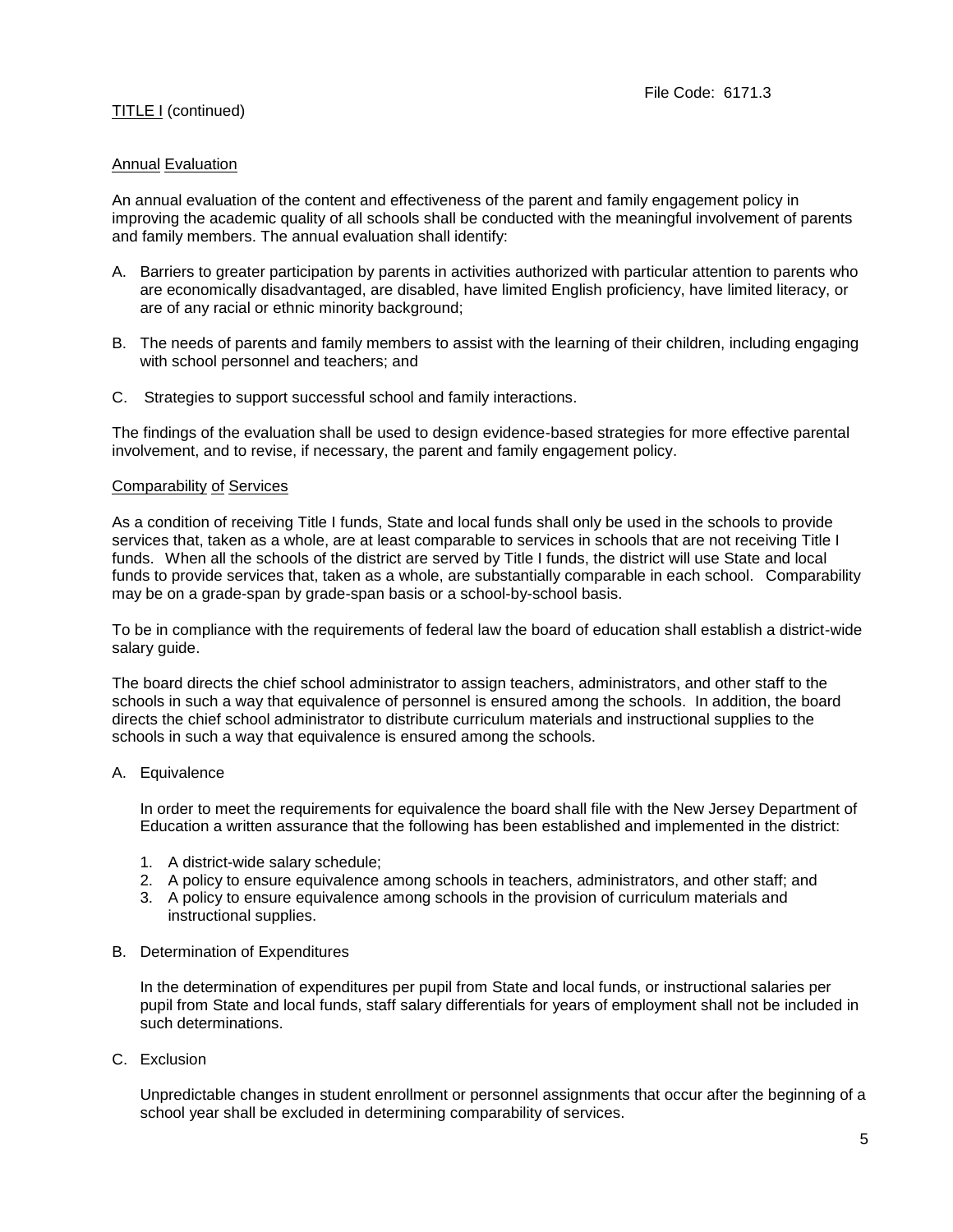## D. Procedures and Records

The chief school administrator shall develop procedures for compliance with these requirements and maintain records that are updated biennially documenting the district's compliance.

### C. Supplement not Supplant

The Shore Regional School District shall use Title I funds only to supplement and to the extent practical increase the level of funds that would, in the absence of Title I funds, be made available for the education of pupils participating in Title I or state compensatory education projects. In no case shall Title I funds be used to supplant those non-Title I or non-state compensatory education funds.

## D. Maintenance of Effort

The board of education will maintain a combined fiscal effort per pupil or aggregate expenditures of state and local funds with respect to the provision of the public education for the preceding fiscal year that is not less than 90% of the required amount of the combined fiscal effort per pupil or the aggregate expenditures for the second preceding fiscal year.

## Eligibility for State and Federal Funds

The chief school administrator shall ensure that all requirements for receiving state and federal funds shall be fulfilled in an accurate and timely manner.

Control over such funds and title to all equipment and supplies purchased with such funds shall remain with the board of education. Procurement, control, use and disposition of equipment and supplies purchased with state/federal funds shall be in full compliance with the law.

#### General

The chief school administrator shall direct appropriate administrative personnel to pursue vigorously all possible sources of funding, either state or federal, that support such compensatory services, and shall keep abreast of all changes in the law which restrict or expand the district's use of state or federal funds.

Programs especially designed for migrant children shall be provided as necessary.

| Adopted:             | No date                  |
|----------------------|--------------------------|
| NJSBA Review/Update: | April 2012, January 2018 |
| Readopted:           | July 26, 2012, Mar 2018  |

#### Key Words

State/Federal Funds, Federal Funds, Compensatory Instruction, Basic Skills, Maintenance of Effort, Supplement not Supplant, Comparability, At-Risk Pupils

|                                                                       | Legal References: N.J.S.A. 18A:35-4.9 | Pupil promotion and remediation; policies and procedures                         |
|-----------------------------------------------------------------------|---------------------------------------|----------------------------------------------------------------------------------|
|                                                                       | N.J.S.A. 18A:59-1                     |                                                                                  |
|                                                                       | through -3                            | Apportionment and distribution of federal funds; exceptions                      |
|                                                                       | N.J.A.C. 6A:30-1.1et seq.             | Evaluation of the Performance of School Districts                                |
|                                                                       |                                       |                                                                                  |
| 42 U.S.C.A. 2000d - 2000d4 - Title VI of the Civil Rights Act of 1964 |                                       |                                                                                  |
|                                                                       |                                       | Hawking-Stafford Elementary and Secondary School Improvement Act of 1988 (Pub I) |

<u>Hawkins-Stafford Elementary and Secondary School Improvement Act of 1988,</u> (Pub. L. No. 100-297) amending Elementary and Secondary Education Act of 1965.